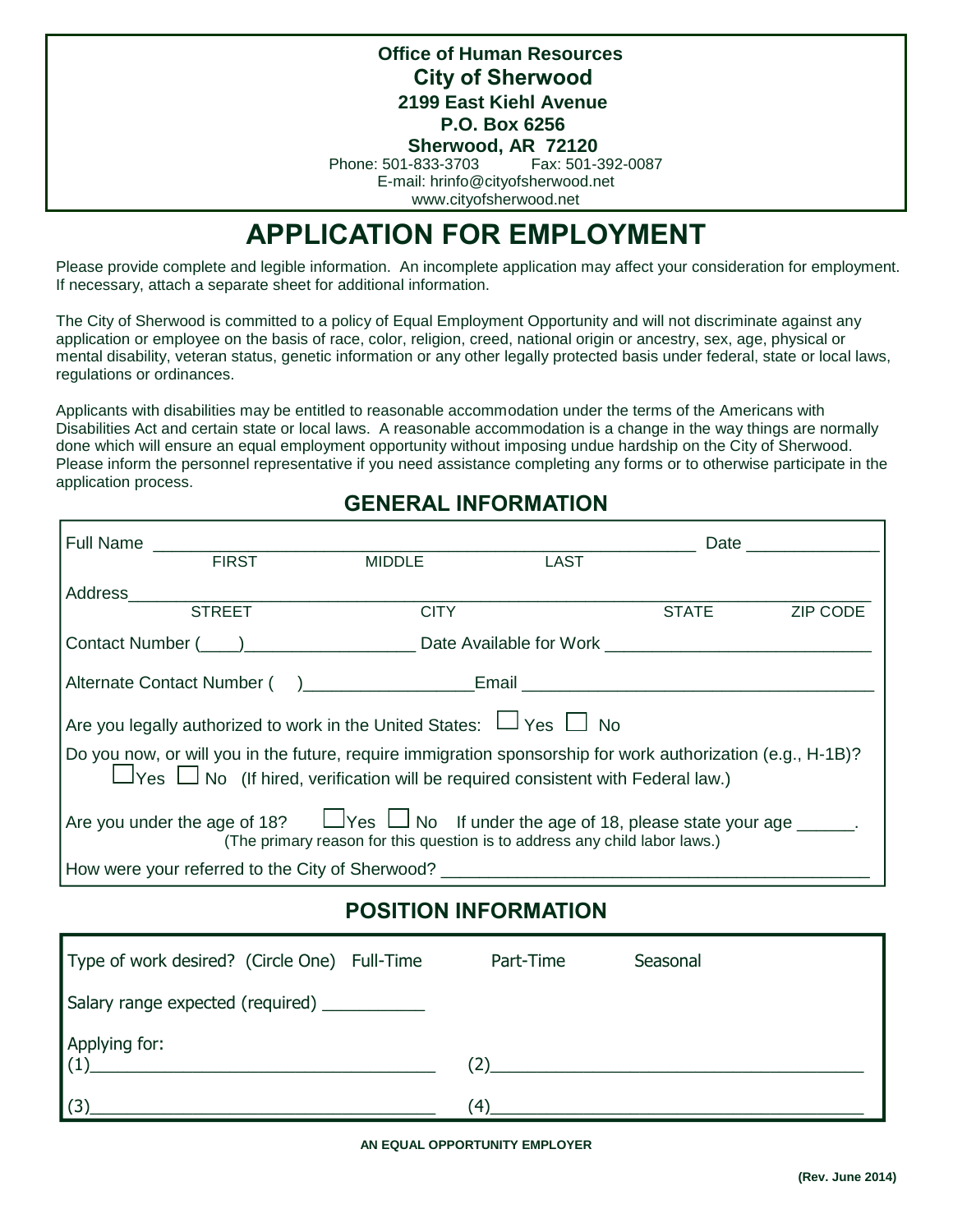| <b>Type of School</b>                  | <b>School Name</b><br><b>And Location</b>                               | <b>Highest grade</b><br><b>Completed</b><br>(circle one) | <b>Average</b> | <b>Grade Point   Course of Study</b><br><b>Or Major</b> |
|----------------------------------------|-------------------------------------------------------------------------|----------------------------------------------------------|----------------|---------------------------------------------------------|
| High School or<br>G.E.D. equivalent    |                                                                         | 10 11 12/GED<br>9                                        |                |                                                         |
| College or<br>University               |                                                                         |                                                          |                |                                                         |
| Vocational or<br><b>Trade School</b>   |                                                                         |                                                          |                |                                                         |
| Graduate School                        |                                                                         |                                                          |                |                                                         |
| Other (including<br>Military training) |                                                                         |                                                          |                |                                                         |
|                                        | List any work related certifications or licenses you currently possess. |                                                          |                |                                                         |

# **BACKGROUND INFORMATION**

|                                                                                                                                                                                                                              | During the past seven years, have you ever been discharged, suspended or asked to resign from any position? |  |  |
|------------------------------------------------------------------------------------------------------------------------------------------------------------------------------------------------------------------------------|-------------------------------------------------------------------------------------------------------------|--|--|
|                                                                                                                                                                                                                              |                                                                                                             |  |  |
| For the purpose of verifying information on this application, have you ever worked or attended school<br>under a different name at any of the organizations you have listed? $\Box$ Yes $\Box$ No<br>If yes, specify name(s) |                                                                                                             |  |  |
|                                                                                                                                                                                                                              |                                                                                                             |  |  |

# **PROFESSIONAL REFERENCES**

| List three professional references (other than those listed as current/former supervisor) that we may contact:                                                                                                                                                                                                                                                     |  |  |
|--------------------------------------------------------------------------------------------------------------------------------------------------------------------------------------------------------------------------------------------------------------------------------------------------------------------------------------------------------------------|--|--|
| $\begin{picture}(180,10) \put(0,0){\vector(1,0){100}} \put(15,0){\vector(1,0){100}} \put(15,0){\vector(1,0){100}} \put(15,0){\vector(1,0){100}} \put(15,0){\vector(1,0){100}} \put(15,0){\vector(1,0){100}} \put(15,0){\vector(1,0){100}} \put(15,0){\vector(1,0){100}} \put(15,0){\vector(1,0){100}} \put(15,0){\vector(1,0){100}} \put(15,0){\vector(1,0){100}}$ |  |  |
|                                                                                                                                                                                                                                                                                                                                                                    |  |  |
|                                                                                                                                                                                                                                                                                                                                                                    |  |  |
|                                                                                                                                                                                                                                                                                                                                                                    |  |  |
|                                                                                                                                                                                                                                                                                                                                                                    |  |  |
|                                                                                                                                                                                                                                                                                                                                                                    |  |  |

**AN EQUAL OPPORTUNITY EMPLOYER**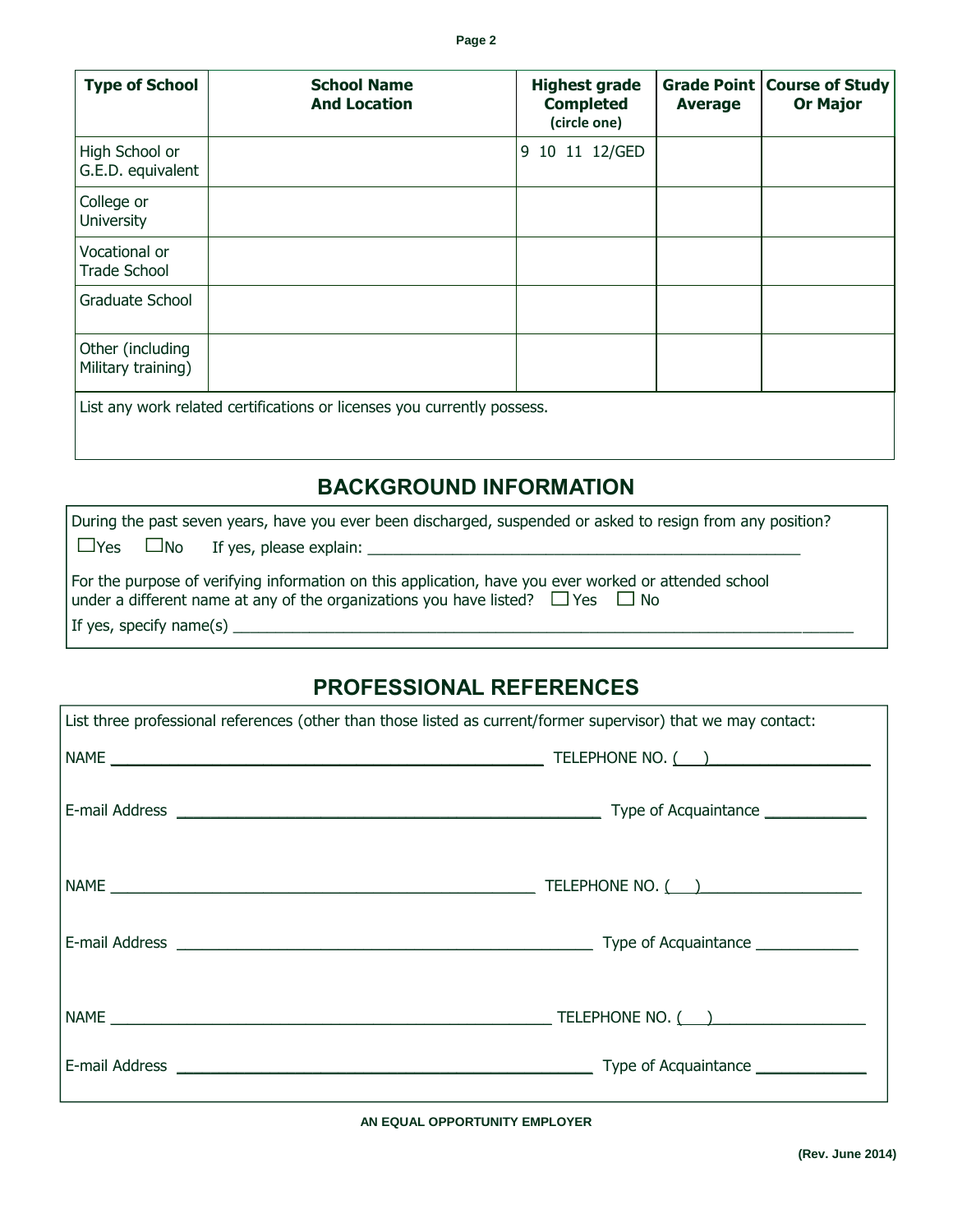**Page 3**

| the following employment information. | each position, describe in detail all work experience including periods of unemployment. You may include as part of your<br>employment history any verified work performed on a volunteer basis. Resumes may not be substituted in lieu of completing |
|---------------------------------------|-------------------------------------------------------------------------------------------------------------------------------------------------------------------------------------------------------------------------------------------------------|
|                                       |                                                                                                                                                                                                                                                       |
|                                       | From: Month/Year To: Month/Year                                                                                                                                                                                                                       |
|                                       | Reason for Leaving: ___________________                                                                                                                                                                                                               |
|                                       | Supervisor's Name: ___________________<br>May we contact? $\Box$ Yes $\Box$ No If not, why?                                                                                                                                                           |
|                                       |                                                                                                                                                                                                                                                       |
|                                       | From: Month/Year To: Month/Year                                                                                                                                                                                                                       |
|                                       | Reason for Leaving: __________________<br>Supervisor's Name: _____________________<br>May we contact? □ Yes □ No If not, why?                                                                                                                         |
|                                       | Phone $(\_\_)$                                                                                                                                                                                                                                        |
|                                       | Month/Year Month/Year                                                                                                                                                                                                                                 |
|                                       | Reason for Leaving: _____________________                                                                                                                                                                                                             |
|                                       | Supervisor's Name: ___________<br>May we contact? □ Yes □ No If not, why?                                                                                                                                                                             |
|                                       |                                                                                                                                                                                                                                                       |
| Geographic Location: ____________     | From:<br>To:<br>Month/Year<br>Month/Year                                                                                                                                                                                                              |
|                                       | Reason for Leaving: _________________                                                                                                                                                                                                                 |
|                                       | Supervisor's Name: ____________________<br>May we contact? $\Box$ Yes $\Box$ No If not, why?                                                                                                                                                          |

# **ADDITIONAL COMMENTS**

\_\_\_\_\_\_\_\_\_\_\_\_\_\_\_\_\_\_\_\_\_\_\_\_\_\_\_\_\_\_\_\_\_\_\_\_\_\_\_\_\_\_\_\_\_\_\_\_\_\_\_\_\_\_\_\_\_\_\_\_\_\_\_\_\_\_\_\_\_\_\_\_\_\_\_\_\_\_\_\_\_\_\_\_\_\_\_\_\_\_\_\_\_\_\_\_

Please comment on how your prior education and experiences qualify you for the type of employment you are seeking. Detail any past responsibilities and achievements. Note any special coursework honors, activities, special projects or any other data that will assist us in considering your application for employment.

 $\Box$ 

\_\_\_\_\_\_\_\_\_\_\_\_\_\_\_\_\_\_\_\_\_\_\_\_\_\_\_\_\_\_\_\_\_\_\_\_\_\_\_\_\_\_\_\_\_\_\_\_\_\_\_\_\_\_\_\_\_\_\_\_\_\_\_\_\_\_\_\_\_\_\_\_\_\_\_\_\_\_\_\_\_\_\_\_\_\_\_\_\_\_\_\_\_\_\_\_